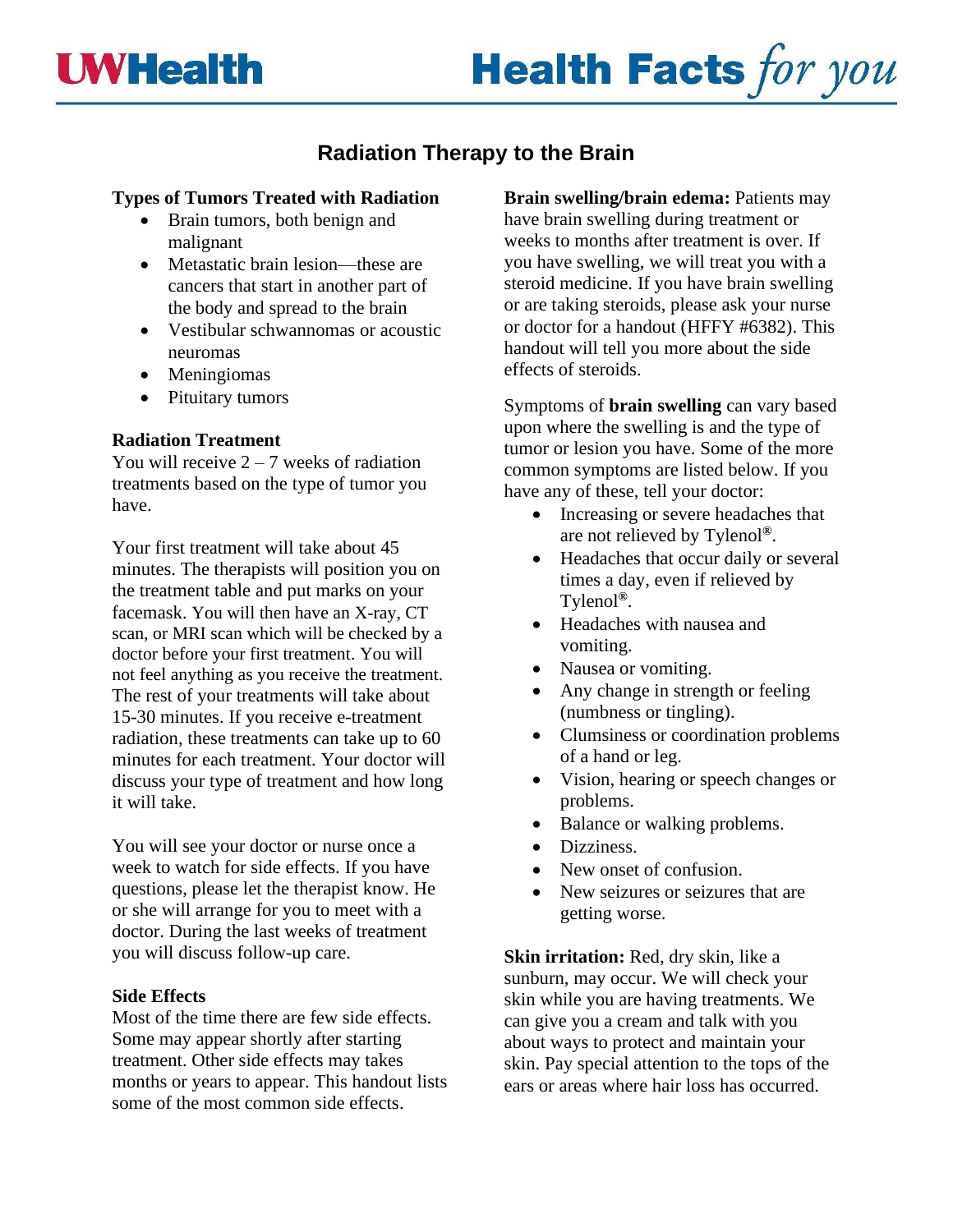Keep your head covered when you go outside. Limit sun to the head as much as you can. We strongly suggest you use a sunscreen with an SPF of at least 50.

**Your skin needs to be clean and dry before each treatment.** You should apply moisturizers and creams  $2 - 3$  times per day, but only **after** the day's treatment. If your treatment is late in the day, you may apply moisturizer before your treatment if it will be fully absorbed by the time you have your treatment. We ask you not to apply creams for 4 hours before treatment.

**Hair loss:** Hair loss can occur to the whole scalp (if you receive whole brain radiation) or in patches. Often, hair loss starts around the 2nd week of treatment for whole brain radiation. Others will notice hair loss around the 4th or 5th week of treatment. Some people may not notice loss until the final week of treatment or the week after treatment ends.

For most people, hair will begin to re-grow about 3 months after radiation treatment. It may come back thinner or a different texture than before. In some cases, hair loss may be permanent. Use a mild shampoo and avoid daily washing, hot rollers, curling irons etc., if you can.

You may want to use scarves, turbans or caps during and after your treatment. You can schedule a visit to discuss options at **608-265-0090.**

**Fatigue (tiredness):** Fatigue does not mean that your tumor is getting worse. It can be a side effect of treatment. Many find that they can keep up their normal routines with little problem. Others begin to feel more tired about week 3 of treatment and near the end of treatments and may need to rest. Taking rest breaks is very important. You will need to listen to your body and rest as needed. For most people, the fatigue begins to go away 2-6 weeks after treatment. Weight loss can make this worse. Many people find that rest and exercise can help with this symptom.

**Taste changes:** Sometimes radiation can change how foods taste. It will improve after radiation is finished. Sometimes, the taste changes are because you have thrush.

**Thrush:** Look at your tongue and the inside of your mouth daily. It should be pink and smooth. If you notice any red or white patches on your tongue or have a "funny" or "strange" taste in your mouth, please let your doctor or nurse know. Sometimes a yeast infection (thrush) occurs. This will be treated with medicine.

**Cognitive and memory changes:** People living with a brain tumor can have many kinds of mental changes. Sometimes, these changes are called "chemo brain," yet they occur in people who have never had chemo.

Some of these changes are a result of injury by the tumor on normal tissue. This may be why you went to your doctor in the first place. Some changes are caused by the treatments to remove or destroy the tumor, such as surgery, chemo or radiation.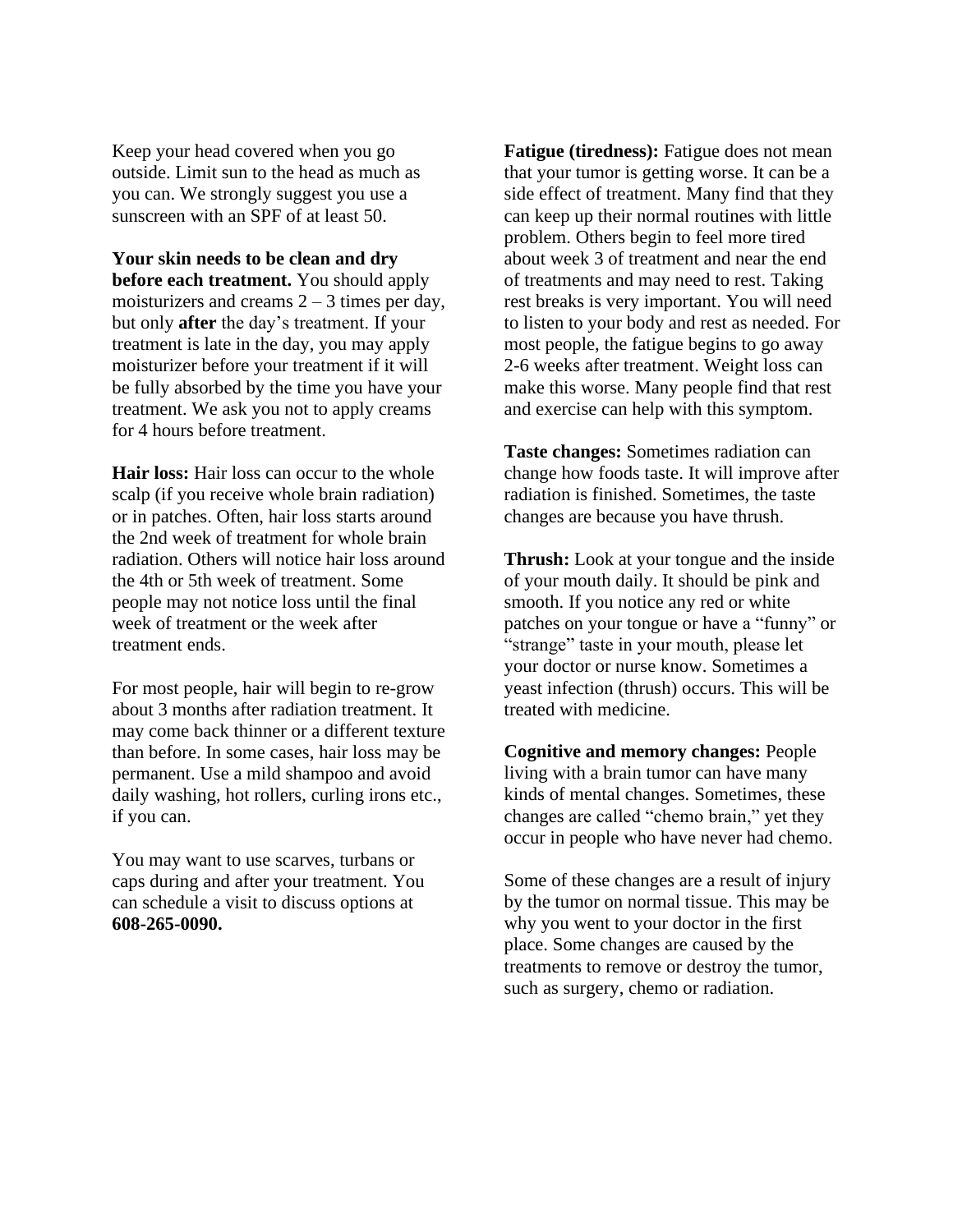You may notice:

- Trouble concentrating or focusing on things
- Feeling "foggy"
- Problems multitasking
- Slower thinking speed or processing of information
- Memory problems
- Trouble completing tasks or following instructions
- Mood or behavior changes

## **When do these symptoms appear and how long will they last?**

Some of these changes appear during or shortly after treatment. Some changes get better over time. Some changes may be permanent.

Some changes may occur many months to years afterward.

Along with the tumor treatments, there can also be non-tumor causes, like medicines, dehydration, nutritional issues, aging, depression, stress and hormone imbalances. We will discuss these issues with you as they may occur.

## **How do I deal with these changes?**

Here are a few things to help you cope with these changes:

- Review medicines.
- Keep notes and set alarms to remind you when important things are due.
- Use a daily calendar.
- Place sticky notes around the house with reminders or instructions.
- Play games such as Sudoku or puzzles that engage your memory.
- Get plenty of rest.
- Drink plenty of water.
- Seek expert help as stress and coping can make some problems worse.
- You can also find more information on dealing with these issues at:
	- o American Brain Tumor Association- [www.abta.org](http://www.abta.org/) - Memory and Cognitive Changes
	- o American Brain Tumor Association- [www.abta.org](http://www.abta.org/) - Caregiving Tips: Managing the Cognitive Symptoms
	- o American Cancer Society [www.cancer.org](http://www.cancer.org/) – [What is](https://www.cancer.org/treatment/treatments-and-side-effects/physical-side-effects/changes-in-mood-or-thinking/chemo-brain.html)  [Chemo Brain](https://www.cancer.org/treatment/treatments-and-side-effects/physical-side-effects/changes-in-mood-or-thinking/chemo-brain.html)
	- o Livestrong.org[www.livestrong.org-](http://www.livestrong.org-/)[Cognitive changes after](https://www.livestrong.org/we-can-help/finishing-treatment/cognitive-changes-after-cancer-treatment)  [cancer treatment](https://www.livestrong.org/we-can-help/finishing-treatment/cognitive-changes-after-cancer-treatment)
	- o Cancer.net- [www.cancer.net](http://www.cancer.net/) [Attention, Thinking, or](http://www.cancer.net/navigating-cancer-care/side-effects/attention-thinking-or-memory-problems)  [memory problems](http://www.cancer.net/navigating-cancer-care/side-effects/attention-thinking-or-memory-problems)

**Nausea and nutrition:** Although rare, some patients may have nausea or vomiting during treatment. If you do, please let your doctor or nurse know. We can order medicines to help you. Nutrition is very important. Avoid alcohol and smoking.

We **do not** want you to lose weight. Eat at least 3 servings of protein and drink at least 6-8 glasses of water every day. Fatigue can decrease your appetite so you may want to eat 6 small meals a day rather than 3 large meals. Good eating and drinking habits will help lessen the side effects of treatment. If you have more questions about your diet please talk to your nurse. A dietician can help with any questions or concerns.

**Hearing problems:** Some people with tumors near the ear or those who get whole brain radiation may have hearing problems. These symptoms may be caused by earwax or excess skin shedding from the radiation. Hearing problems often go away after time.